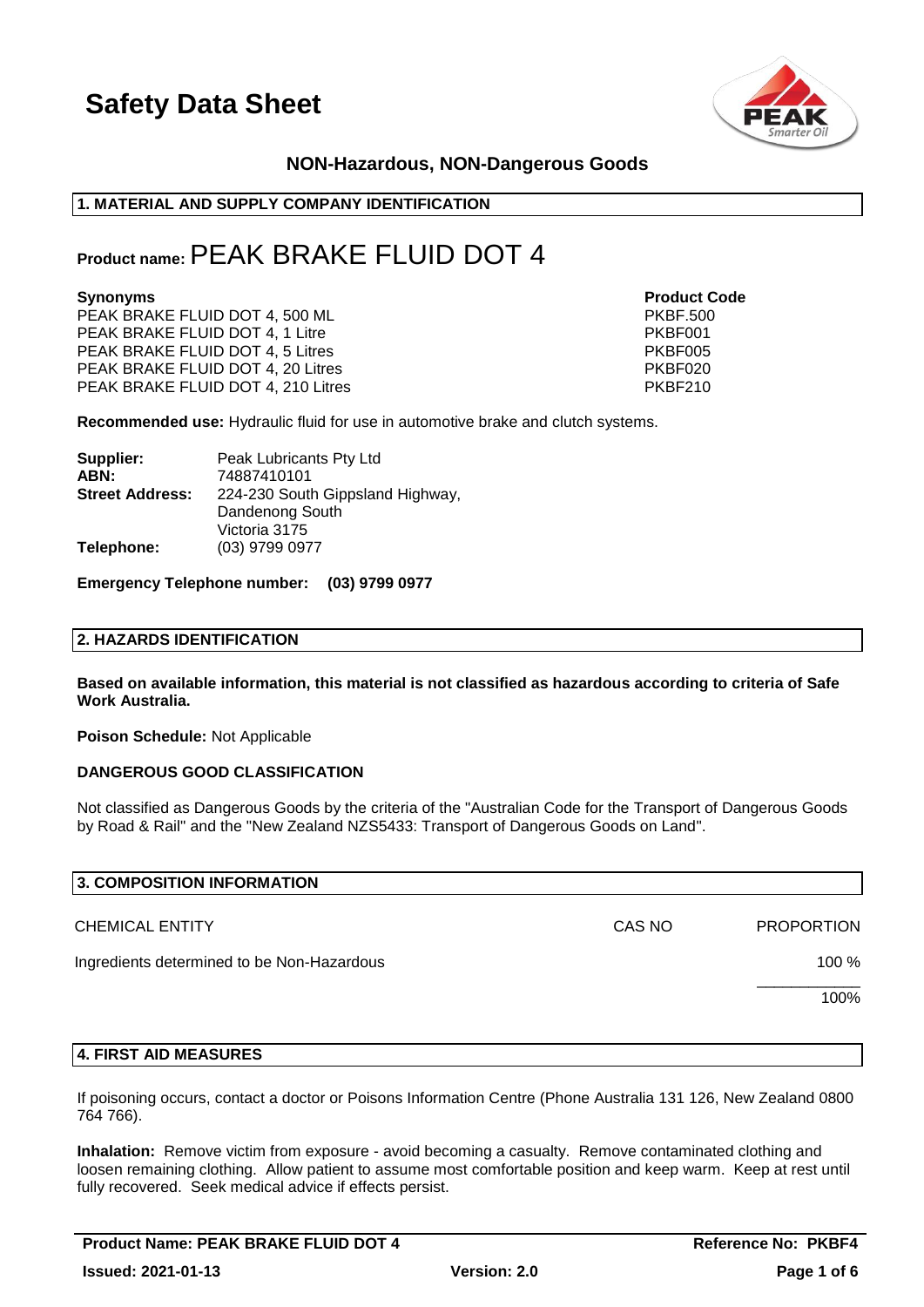

**Skin Contact:** If skin or hair contact occurs, remove contaminated clothing and flush skin and hair with running water. If swelling, redness, blistering or irritation occurs seek medical assistance.

**Eye contact:** If in eyes wash out immediately with water. In all cases of eye contamination it is a sensible precaution to seek medical advice.

**Ingestion:** Rinse mouth with water. If swallowed, do NOT induce vomiting. Give a glass of water to drink. Never give anything by the mouth to an unconscious patient. If vomiting occurs give further water. Seek medical advice.

**PPE for First Aiders:** Wear safety shoes, overalls, gloves, safety glasses. Available information suggests that gloves made from nitrile rubber should be suitable for intermittent contact. However, due to variations in glove construction and local conditions, the user should make a final assessment. Always wash hands before smoking, eating, drinking or using the toilet. Wash contaminated clothing and other protective equipment before storing or re-using.

**Notes to physician:** Treat symptomatically.

# **5. FIRE FIGHTING MEASURES**

**Hazchem Code:** Not applicable.

**Suitable extinguishing media:** If material is involved in a fire use water fog (or if unavailable fine water spray), alcohol resistant foam, standard foam, dry agent (carbon dioxide, dry chemical powder).

**Specific hazards:** Combustible material.

**Fire fighting further advice:** On burning or decomposing may emit toxic fumes. Fire fighters to wear selfcontained breathing apparatus and suitable protective clothing if risk of exposure to vapour or products of combustion or decomposition.

# **6. ACCIDENTAL RELEASE MEASURES**

# **SMALL SPILLS**

Wear protective equipment to prevent skin and eye contamination. Avoid inhalation of vapours or dust. Wipe up with absorbent (clean rag or paper towels). Collect and seal in properly labelled containers or drums for disposal.

# **LARGE SPILLS**

Clear area of all unprotected personnel. Slippery when spilt. Avoid accidents, clean up immediately. Wear protective equipment to prevent skin and eye contamination and the inhalation of vapours. Work up wind or increase ventilation. Contain - prevent run off into drains and waterways. Use absorbent (soil, sand or other inert material). Collect and seal in properly labelled containers or drums for disposal. If contamination of crops, sewers or waterways has occurred advise local emergency services.

# **Dangerous Goods - Initial Emergency Response Guide No:** Not applicable

# **7. HANDLING AND STORAGE**

**Handling:** Avoid eye contact and repeated or prolonged skin contact. Avoid inhalation of vapour, mist or aerosols.

**Storage:** Store in a cool, dry, well-ventilated place and out of direct sunlight. Store away from foodstuffs. Store away from incompatible materials described in Section 10. Store away from sources of heat and/or ignition. Keep container standing upright. Keep containers closed when not in use - check regularly for leaks.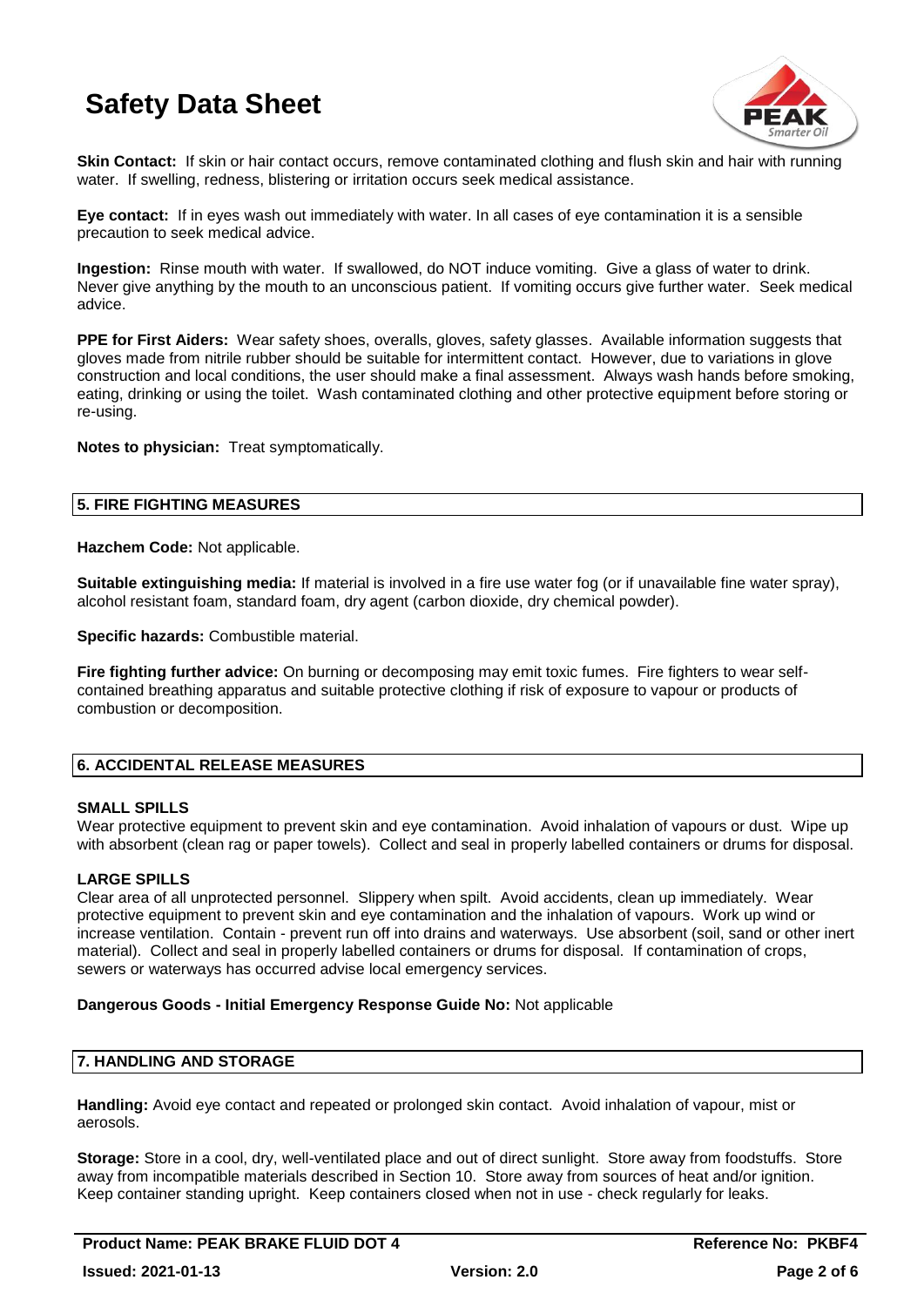

# **8. EXPOSURE CONTROLS / PERSONAL PROTECTION**

**National occupational exposure limits:** No value assigned for this specific material by Safe Work Australia.

**Biological Limit Values:** As per the "National Model Regulations for the Control of Workplace Hazardous Substances (Safe Work Australia)" the ingredients in this material do not have a Biological Limit Allocated.

**Engineering Measures:** Natural ventilation should be adequate under normal use conditions.

**Personal Protection Equipment:** SAFETY SHOES, OVERALLS, GLOVES, SAFETY GLASSES.

Personal protective equipment (PPE) must be suitable for the nature of the work and any hazard associated with the work as identified by the risk assessment conducted.

Wear safety shoes, overalls, gloves, safety glasses. Available information suggests that gloves made from nitrile rubber should be suitable for intermittent contact. However, due to variations in glove construction and local conditions, the user should make a final assessment. Always wash hands before smoking, eating, drinking or using the toilet. Wash contaminated clothing and other protective equipment before storing or re-using.

**Hygiene measures:** Keep away from food, drink and animal feeding stuffs. When using do not eat, drink or smoke. Wash hands prior to eating, drinking or smoking. Avoid contact with clothing. Avoid eye contact and repeated or prolonged skin contact. Avoid inhalation of vapour, mist or aerosols. Ensure that eyewash stations and safety showers are close to the workstation location.

### **9. PHYSICAL AND CHEMICAL PROPERTIES**

| Form:   | Liguid                   |
|---------|--------------------------|
| Colour: | Clear amber, transparent |
| Odour:  | N Av                     |

| Solubility:                             | Miscible with water |
|-----------------------------------------|---------------------|
| <b>Specific Gravity:</b>                | $1.04 - 1.07$       |
| <b>Relative Vapour Density (air=1):</b> | >1                  |
| Vapour Pressure (20 °C):                | N Av                |
| Flash Point (°C):                       | N Av                |
| Flammability Limits (%):                | N Av                |
| <b>Autoignition Temperature (°C):</b>   | N App               |
| Melting Point/Range (°C):               | N Av                |
| <b>Boiling Point/Range (°C):</b>        | >260                |
| pH:                                     | 8.5                 |
| <b>Viscosity:</b>                       | N Av                |
| Total VOC (g/Litre):                    | N Av                |

(Typical values only - consult specification sheet)  $N Av = Not available, N App = Not applicable$ 

#### **10. STABILITY AND REACTIVITY**

**Chemical stability:** This material is thermally stable when stored and used as directed.

**Conditions to avoid:** Elevated temperatures and sources of ignition.

**Incompatible materials:** Oxidising agents.

**Hazardous decomposition products:** Oxides of carbon and nitrogen, smoke and other toxic fumes.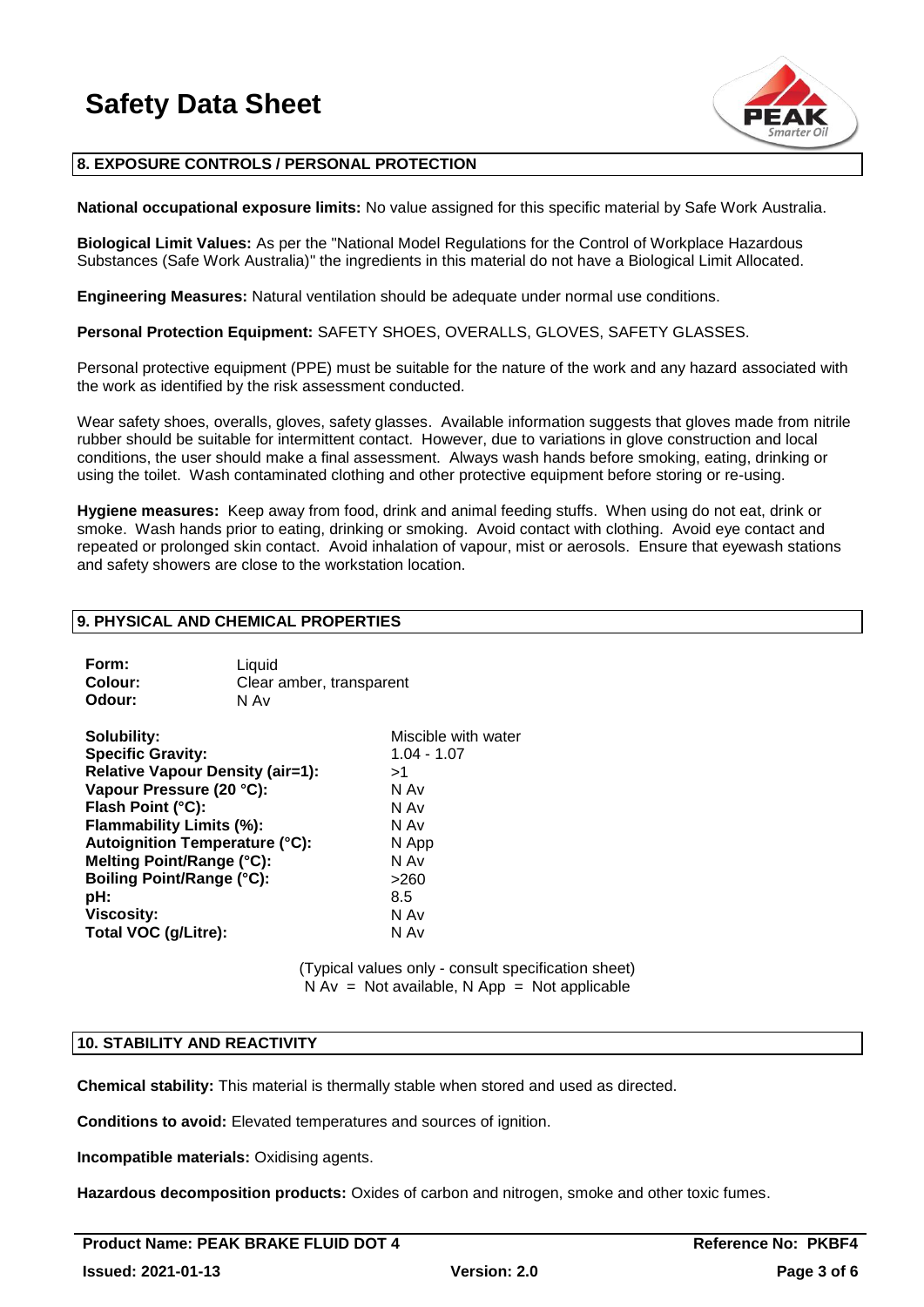

**Hazardous reactions:** No known hazardous reactions.

### **11. TOXICOLOGICAL INFORMATION**

No adverse health effects expected if the product is handled in accordance with this Safety Data Sheet and the product label. Symptoms or effects that may arise if the product is mishandled and overexposure occurs are:

### **Acute Effects**

**Inhalation:** Material may be an irritant to mucous membranes and respiratory tract.

**Skin contact:** Contact with skin may result in irritation.

**Ingestion:** Swallowing can result in nausea, vomiting and irritation of the gastrointestinal tract.

**Eye contact:** May be an eye irritant.

#### **Acute toxicity**

**Inhalation:** This material has been classified as non-hazardous. Acute toxicity estimate (based on ingredients): LC50 > 20.0 mg/L for vapours or LC50 > 5.0 mg/L for dust and mist or LC50 > 20,000 ppm for gas

**Skin contact:** This material has been classified as non-hazardous. Acute toxicity estimate (based on ingredients): >2,000 mg/Kg bw

**Ingestion:** This material has been classified as non-hazardous. Acute toxicity estimate (based on ingredients): >2,000 mg/Kg bw

**Corrosion/Irritancy:** Eye: this material has been classified as not corrosive or irritating to eyes. Skin: this material has been classified as not corrosive or irritating to skin.

**Sensitisation:** Inhalation: this material has been classified as not a respiratory sensitiser. Skin: this material has been classified as not a skin sensitiser.

**Aspiration hazard:** This material has been classified as non-hazardous.

**Specific target organ toxicity (single exposure):** This material has been classified as non-hazardous.

# **Chronic Toxicity**

**Mutagenicity:** This material has been classified as non-hazardous.

**Carcinogenicity:** This material has been classified as non-hazardous.

**Reproductive toxicity (including via lactation):** This material has been classified as non-hazardous.

**Specific target organ toxicity (repeat exposure):** This material has been classified as non-hazardous.

### **12. ECOLOGICAL INFORMATION**

Avoid contaminating waterways.

**Acute aquatic hazard:** This material has been classified as non-hazardous. Acute toxicity estimate (based on ingredients): >100 mg/L

**Long-term aquatic hazard:** This material has been classified as non-hazardous. Non-rapidly or rapidly degradable substance for which there are adequate chronic toxicity data available OR in the absence of chronic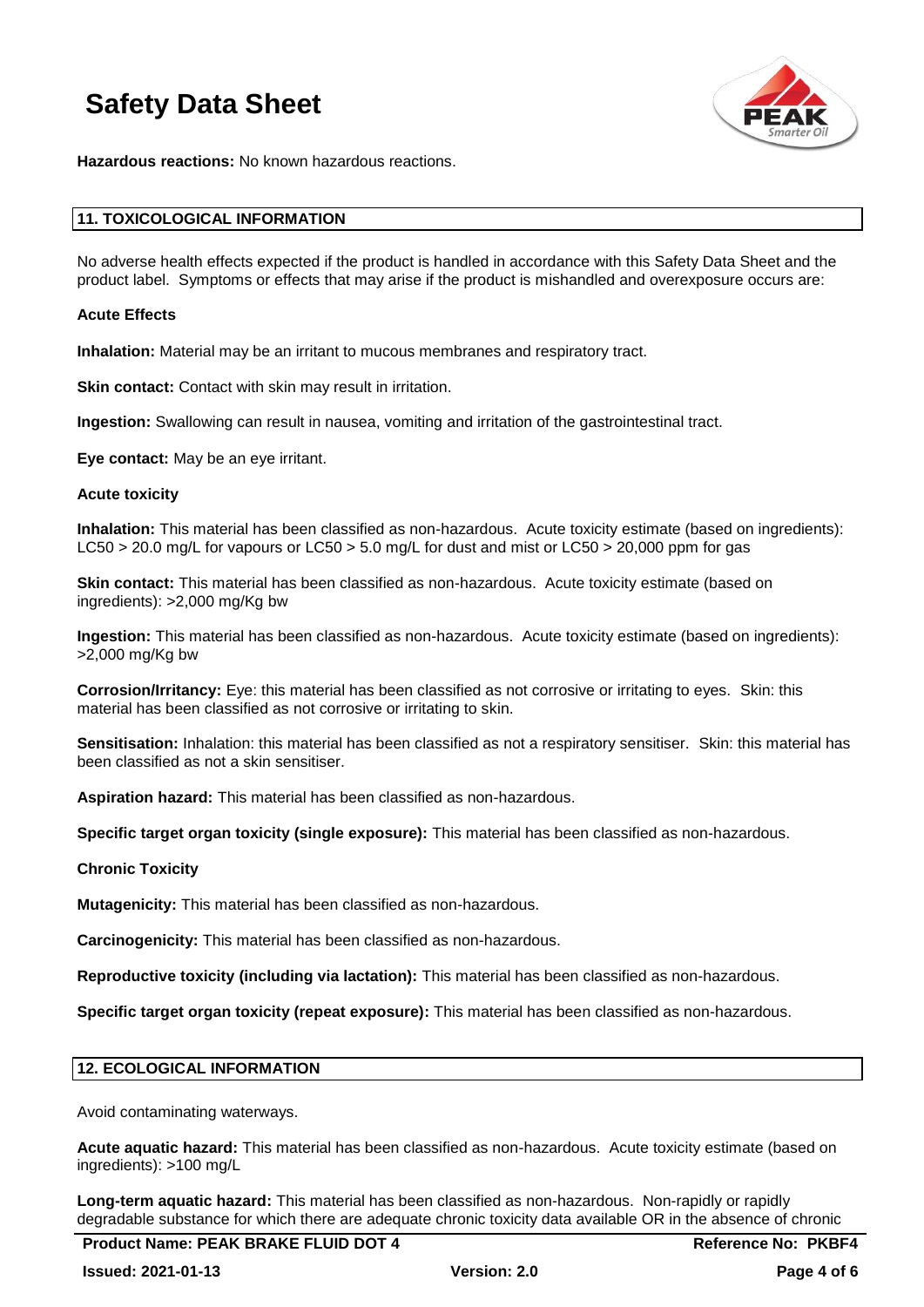

toxicity data, Acute toxicity estimate (based on ingredients): >100 mg/L, where the substance is not rapidly degradable and/or BCF  $<$  500 and/or log K<sub>ow</sub>  $<$  4.

**Ecotoxicity:** No information available.

**Persistence and degradability:** No information available.

**Bioaccumulative potential:** No information available.

**Mobility:** No information available.

# **13. DISPOSAL CONSIDERATIONS**

Persons conducting disposal, recycling or reclamation activities should ensure that appropriate personal protection equipment is used, see "Section 8. Exposure Controls and Personal Protection" of this SDS.

If possible material and its container should be recycled. If material or container cannot be recycled, dispose in accordance with local, regional, national and international Regulations.

## **14. TRANSPORT INFORMATION**

### **ROAD AND RAIL TRANSPORT**

Not classified as Dangerous Goods by the criteria of the "Australian Code for the Transport of Dangerous Goods by Road & Rail" and the "New Zealand NZS5433: Transport of Dangerous Goods on Land".

### **MARINE TRANSPORT**

Not classified as Dangerous Goods by the criteria of the International Maritime Dangerous Goods Code (IMDG Code) for transport by sea.

### **AIR TRANSPORT**

Not classified as Dangerous Goods by the criteria of the International Air Transport Association (IATA) Dangerous Goods Regulations for transport by air.

## **15. REGULATORY INFORMATION**

### **This material is not subject to the following international agreements:**

Montreal Protocol (Ozone depleting substances) The Stockholm Convention (Persistent Organic Pollutants) The Rotterdam Convention (Prior Informed Consent) Basel Convention (Hazardous Waste) International Convention for the Prevention of Pollution from Ships (MARPOL)

### **This material/constituent(s) is covered by the following requirements:**

• All components of this product are listed on or exempt from the Australian Inventory of Industrial Chemicals (AIIC).

• All components of this product are listed on or exempt from the New Zealand Inventory of Chemical (NZIoC).

**HSNO Group Standard:** HSR002606 - Lubricants, Lubricant Additives, Coolants and Anti-freeze Agents (Subsidiary Hazard) Group Standard

### **16. OTHER INFORMATION**

Reason for issue: Revised